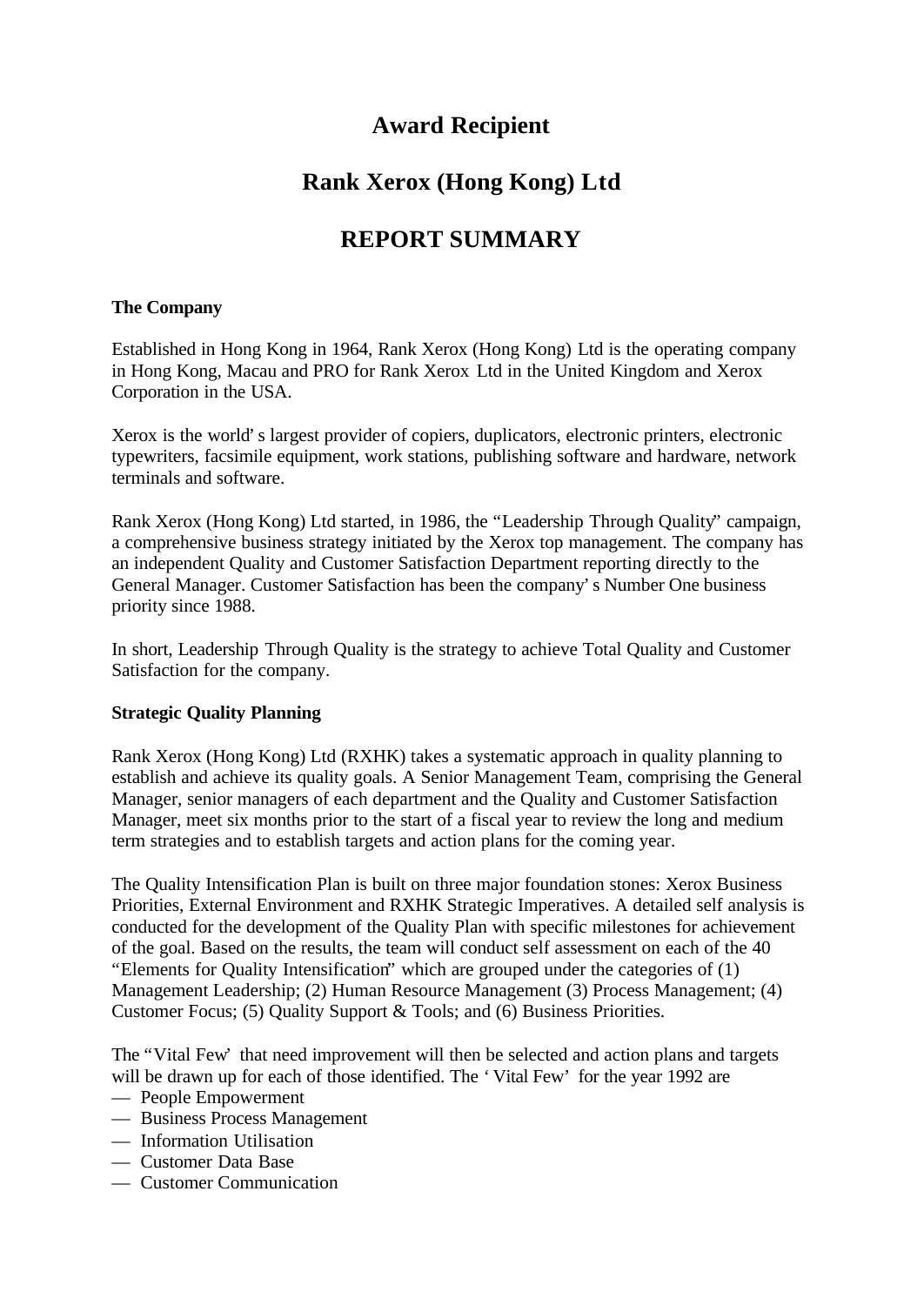Throughout the planning process, a "Management by Fact" approach is adopted. Actions and decisions are based on facts and data and not on opinions. It helps to develop more reliable and robust plans as the approach emphasises productive reviews to diagnose or conduct root cause analysis for process and result improvement.

The Quality Direction can only be achieved with personal commitment and active participation from every employee. The Quality Plan is cascaded down to staff at all levels through the "Blue Book". The Book starts with a clear, consistent and credible statement of directions, which has been developed by the Senior Management, for the coming year. This statement reflects the vision for the business in customer terms, key strategies, priorities and major objectives.

A consistent purpose and direction is built throughout all levels and units to assure the implementation of the direction. Each level will then end up with a set of objectives and a set of means and control points that are linked to the overall statement of direction for the company.

The "Blue Book" is reviewed and updated by all parties concerned every year and the revised Blue Book is distributed to all staff to serve as a consistent reference throughout the year and as a measurement tool when conducting the interim and annual review of the Quality Intensification effort.

Quality improvement is a continuous process. After quality plans are finalised, deployed and implemented, regular reviews fall into the cycle to complete the process.

Review on implementation of quality plans take the form of monthly Customer Satisfaction Steering Committee meetings which are attended by the General Manager, all senior department managers and the Quality and Customer Satisfaction Manager. Quality reviews are conducted at months 3, 6 and 9. The General Manager holds sessions with the Quality and Customer Satisfaction Manager to review year-to-date performance of quality/customer satisfaction plans and targets and to establish the rest of year implementation outlook.

The Leadership Through Quality initiative is another important means to ensure the Xerox quality concept is cascaded throughout the Hong Kong operation. The Leadership Through Quality Training started in early 1987 in family groups. Family groups are natural groupings of employees and managers as defined by the requirements of the job. The process spreads Leadership Through Quality throughout the company top down. Each manager and supervisor goes through training twice, firstly as a participant with his peers and manager, and then as leader in his own family group with the help of a facilitator.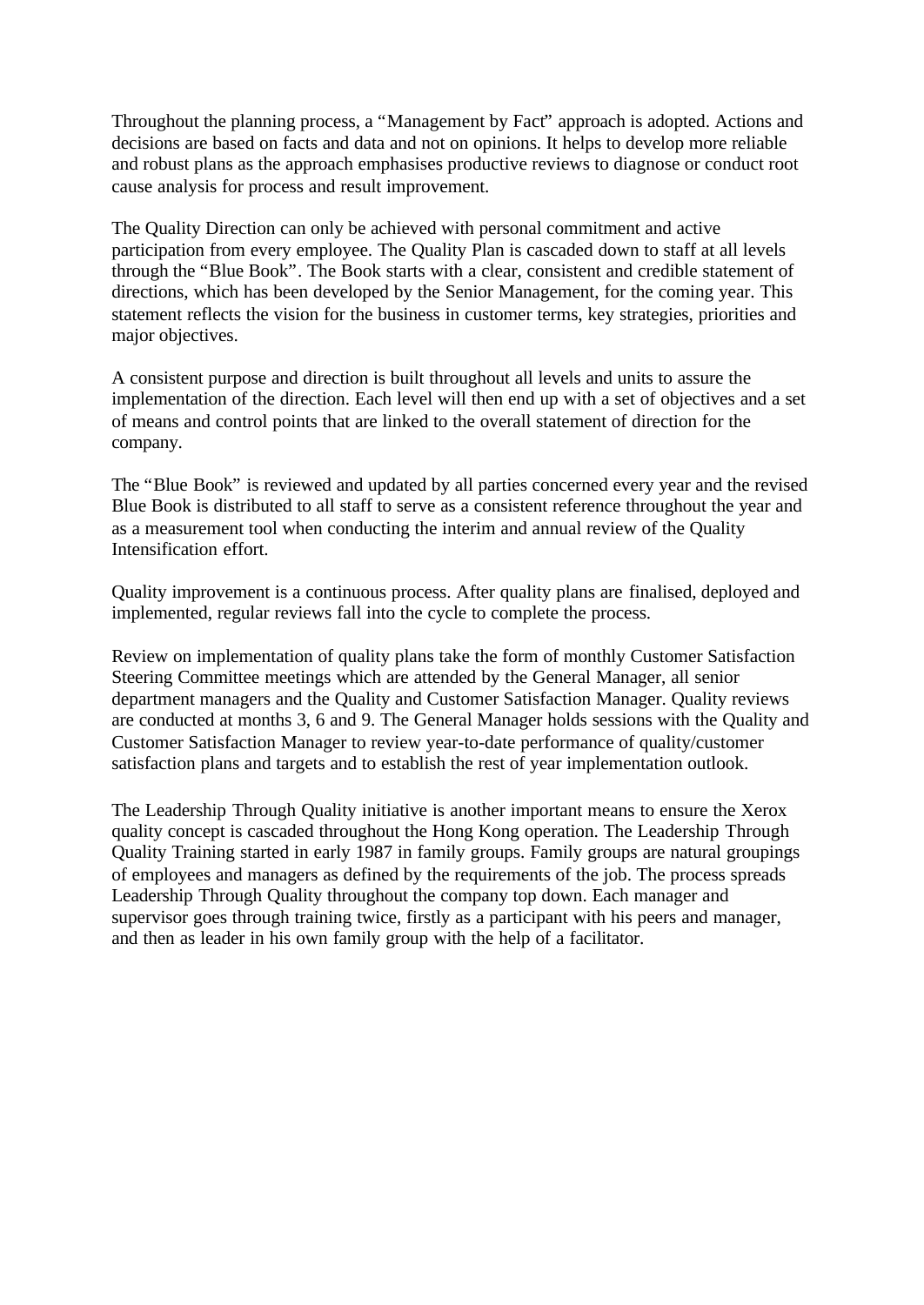

Family group training was completed by the end of 1988. Currently all new employees participate in a four-day "Orientation and Leadership Through Quality Workshop" within six weeks of their joining the company.

#### **Quality Assurance of Products and Services**

Xerox believes that quality leadership is achieved by planning and then delivering worldbenchmark products and services that meet customers requirements.

Over the past five-years, Leadership Through Quality, has stimulated an evolution in the company, from an orientation towards financial performance only to one focused on satisfying customer requirements.

Even though RXHK is not directly involved in the design and manufacture of products, there is a channel and process to feedback local customer requirements for future product design and improvements.

To ensure that processes are controlled within limits set in the process design, the company incorporates measurable, realistic and achievable milestones as controls.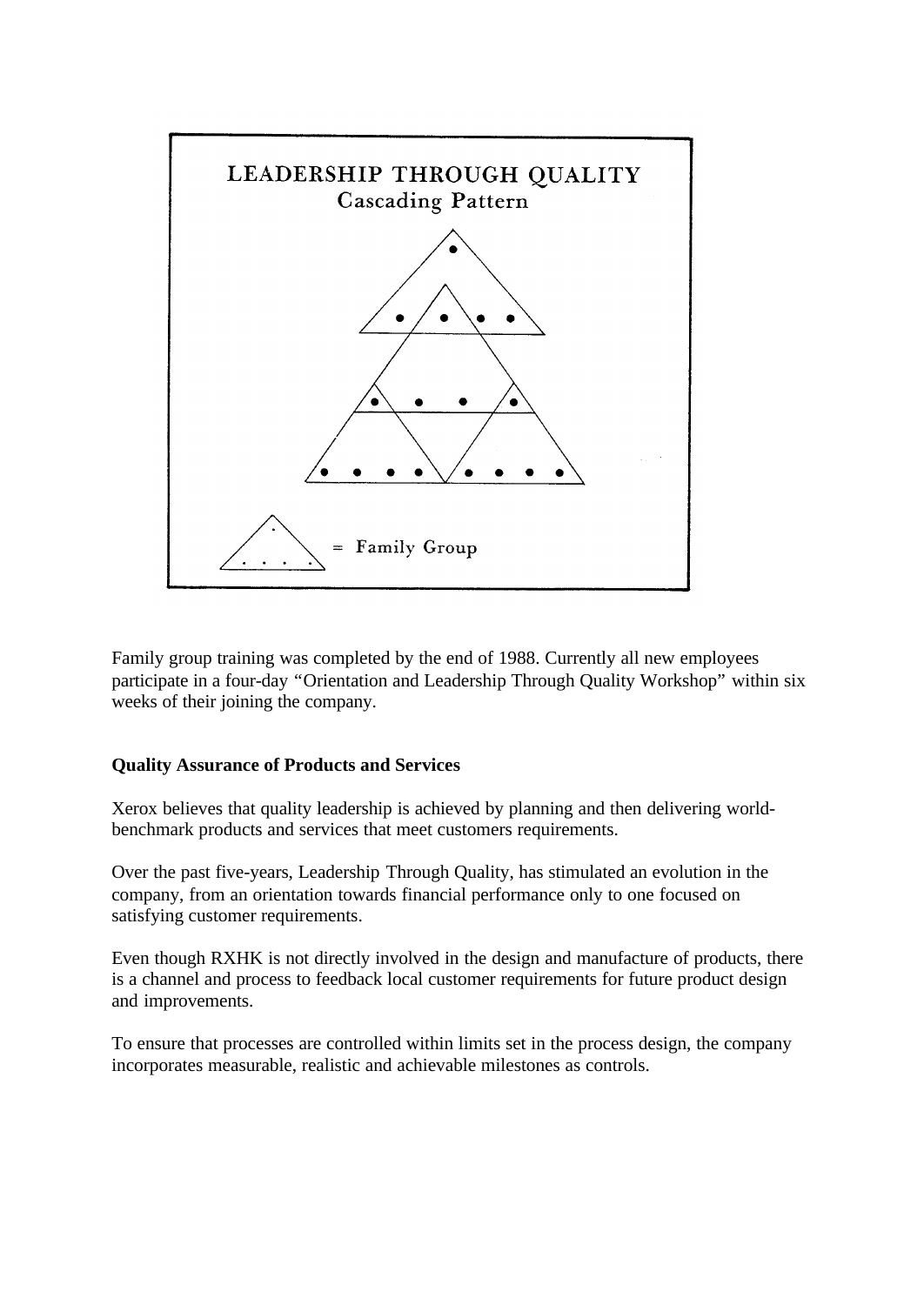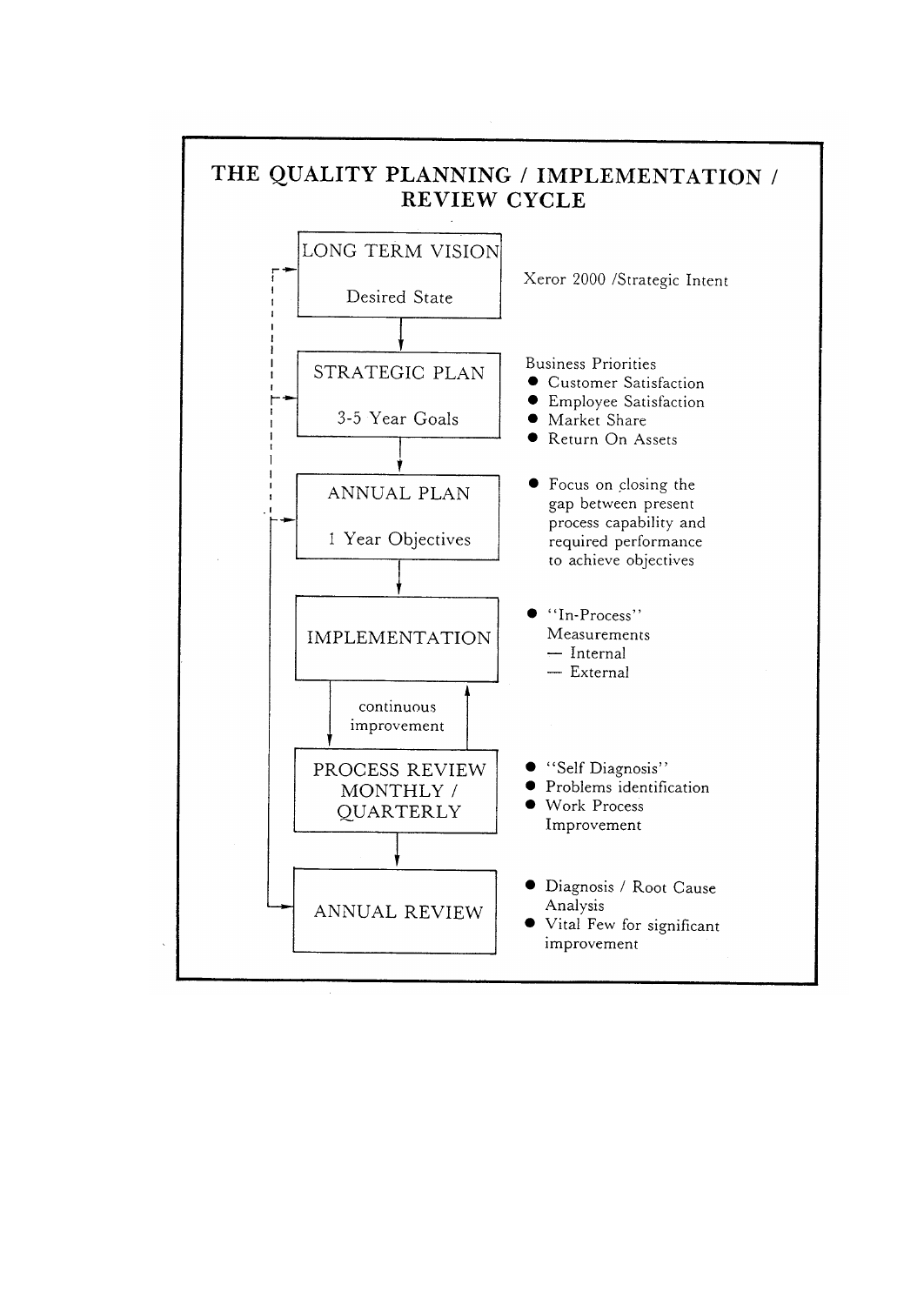Internal targets based on customer requirements received through customer contacts are set after a product is installed. A number of areas are measured, such as performance against preestablished quality metrics for product installation, maintenance services, delivery services, billing and customer support, etc.

The company uses feedback from various external and internal surveys to determine the needs and opportunities for improvement in processes. Quality improvement within the customer service operation is assessed primarily through inspections and reviews. Rewards and recognition programmes add incentives to staff who exceed performance standards.

With these inputs, quality improvement teams are formed to tackle problem areas so that the highest standard of reliability of products can be maintained. Since 1988, there has been more than 40 quality improvement teams involving more than 200 employees.

The Systems Performance Assurance Division of the international headquarters visits RXHK annually to review both financial compliance and operating processes of the company.

Quality of the company's systems, processes, practices, products and services are also assessed by external customers through various kinds of surveys. The effectiveness of these improvements are verified through the findings and feedbacks from subsequent surveys regularly.

Every major process throughout the company is covered by a documentation system managed by the Financial Controller. The Systems Performance Assurance Division reviews processes to ensure integrity, timely update, and standardisation and implementation of the documentation and operating processes. The review documentation is also retained and used for corrective actions and improvements.

#### **Customer Satisfaction**

Concentrated and intense attention is paid to identify customers and their needs. As far back as 1989, RXHK has commissioned independent studies to find out the user purchasing trends. The objectives are to:

- 1) assess how copier acquisitions are being made
- 2) assess Xerox's current position in the market place.

Data is collected by different market segments defined by various criteria such as industry sector, employee size, geographic location and volume. Research methods include survey by telephone and questionnaires.

At Rank Xerox (Hong Kong) Ltd, there are over 2,000 contacts with customers —"Moments of Truth" — each day. Customers' requirements are identified for specific customers and handled by various sales districts personnel.

In addition, the company obtains direct customers' input through the Executive Communication Programme, that is, accompanying customers to various Xerox international shows in Europe and the USA to preview products in the pipeline and to solicit opinions and comments from the attendees.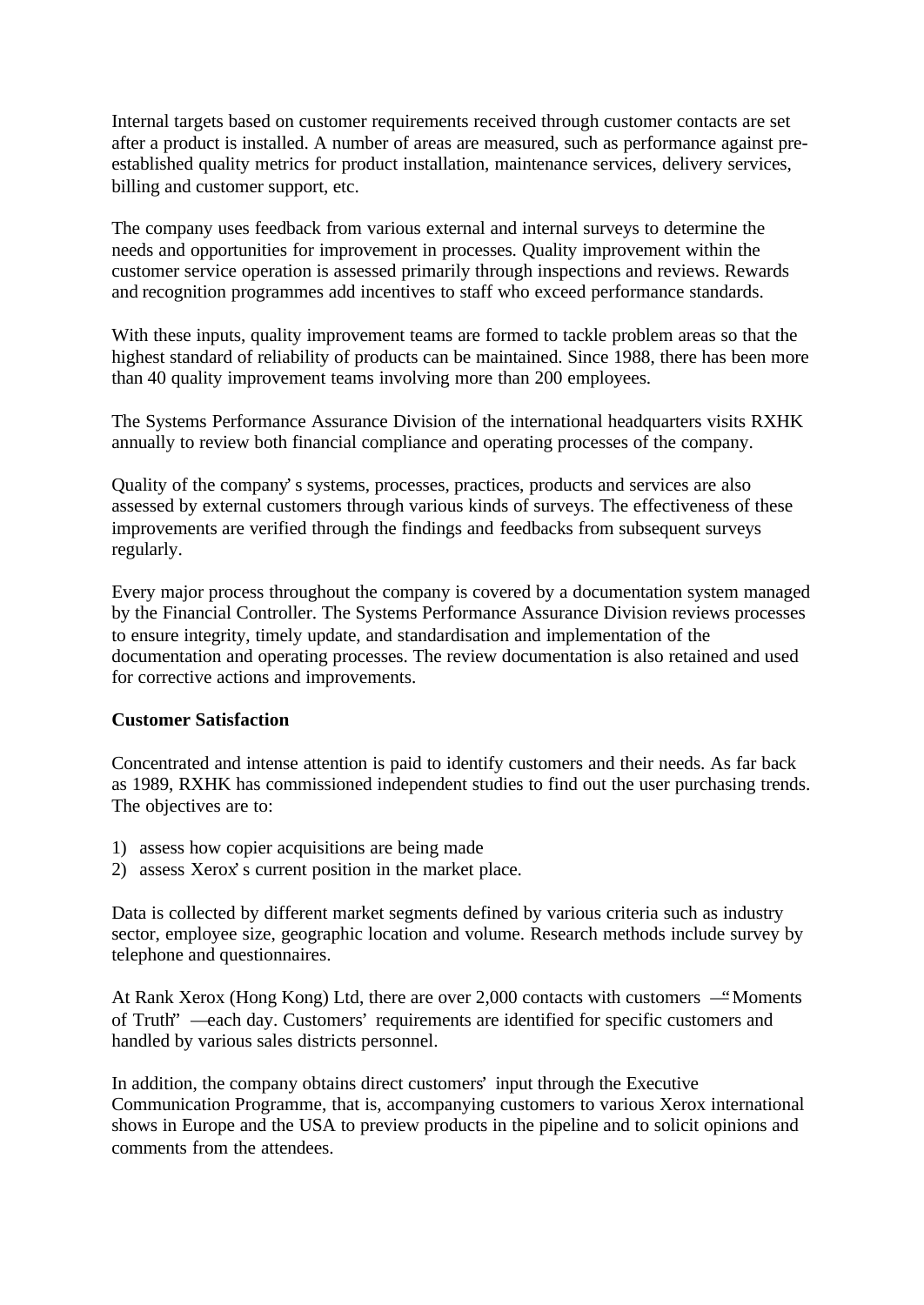The integration of customer service with overall management is accomplished through the "Customer Obsession" strategy. The purpose is to better focus the management on customer satisfaction and to bring together all functions under one theme.

To ensure that all functions are committed to the ultimate objective of customer, obsession they are given common measures and targets on the four corporate objectives: Customer satisfaction; Employee Motivation and Satisfaction; Return on Assets; Market Share.

RXHK initiated a comprehensive Customer Satisfaction Measurement System which has earned a reputation as a standard in the industry. The primary feedback instrument is a survey which asks the respondents to rate Xerox on overall equipment, sales, service and customer administration performance. The survey also requests customers to rate their willingness to do additional business with Xerox and their willingness to recommend Xerox to others.

The company has an extensive process to translate customer satisfaction data into quality improvement. Consistent with the strategy of "problems to be resolved at the point closest to the customer," short-service customer-related issues identified are resolved immediately at the district level.

The General Manager and members of the Customer Satisfaction Steering Committee jointly review the data with specific focus on customer dissatisfaction counter-measures. Recommendations are aimed at continuous improvement in customer support and they extend all the way to the daily work habits of all employees.

A further commitment to customer satisfaction is the offer of "Total Satisfaction Guarantee" which provides the guarantee of allowing the customers the exclusive right to request RXHK to replace its Xerox equipment with an identical model within three years of purchase.

#### **Information and Analysis**

The company uses a centralised IBM mainframe which is located in Australia. All the terminals and printers in the Hong Kong and Macau Offices are linked to the mainframe for information processing and retrieval both on screen and for printing.

Although the number of application systems are numerous, they are all highly integrated to serve any specific requirement of a customer in all areas.

To provide speed and flexibility to end-user-computing, PC-Local Area Networks are installed for specific local applications which work on the main database. This adds up to a rich array of data that is compiled and disseminated in many applications to plan quality improvements, evaluate results and manage a continuous quality improvement process aimed at Increasing customer satisfaction and keeping business healthy.